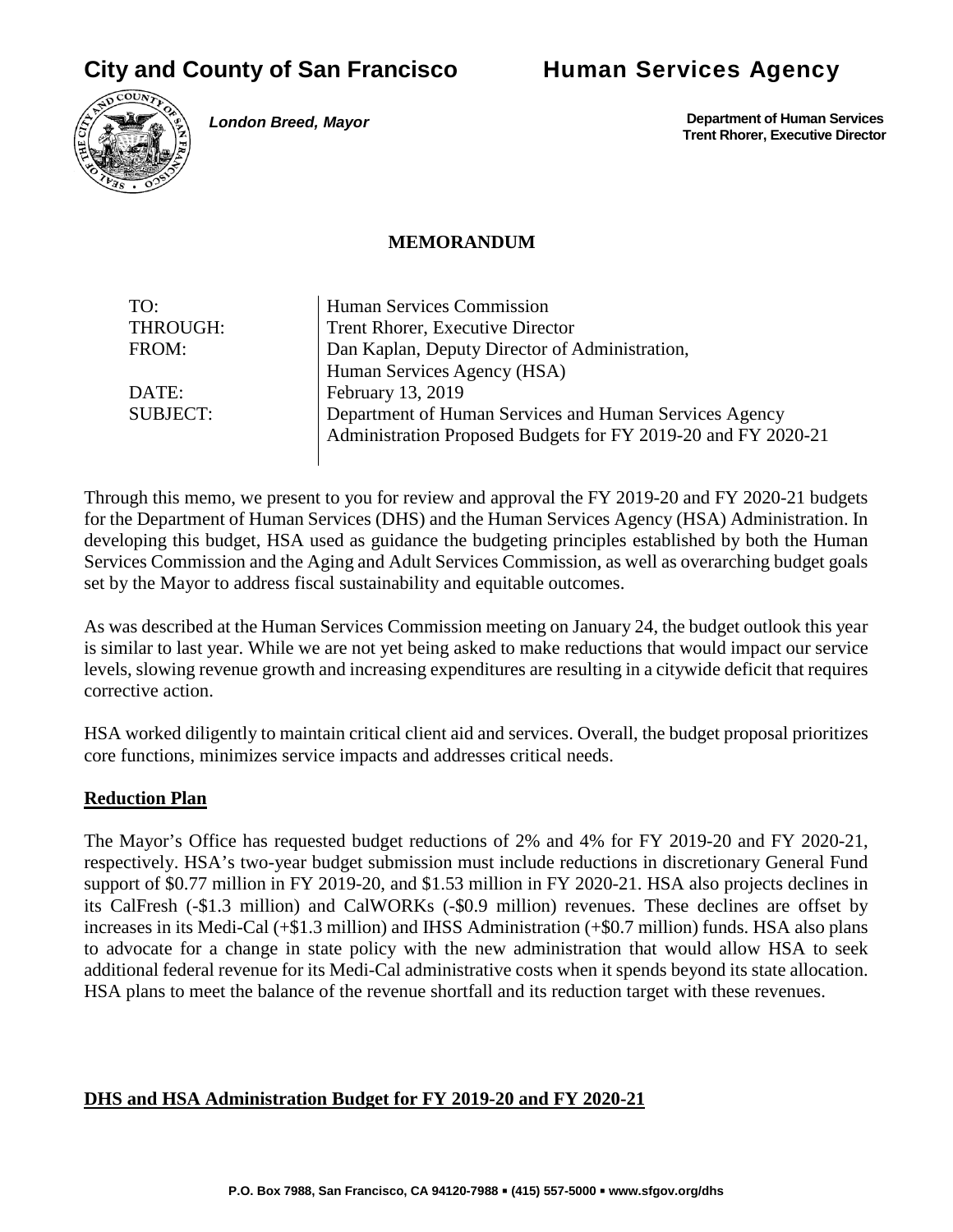The following describes the major developments across DHS and HSA Administration in the coming year.

HSA's proposed FY 2019-20 budget for DHS and HSA Administration of \$553.6 million is \$22.9 million or 4.3% more than the FY 2018-19 budget of \$530.8 million. HSA's revenues of \$428.3 million in FY 2019-20, are \$5.5 million or 1.3% more than FY 2018-19 revenues of \$423.8 million. General Fund support for DHS and HSA Administration of \$125.3 million in FY 2019-20 is \$18.4 million or 17% more than the \$106.9 million in FY 2018-19. These increases are primarily due to the increased costs of CAAP aid as well as increasing salary, benefit, and contract costs in line with cost-of-living adjustments. The proposed FY 2020-21 budget is the same as the proposed FY 2019-20 budget with the exception that adjustments were made for the costs associated with mandated growth in salaries, fringe benefits, and aid costs.

The documents that follow the memo provide additional information about proposed substitutions, program details, and charts and graphs detailing the DHS and HSA Administration budget.

#### **Major Budget Proposals and Changes**

#### **Workforce Development and CalWORKs:**

#### **Expand the Career Pathways Program to Connect Public Assistance Clients to Civil Service Jobs**

Few outcomes hold greater promise of self-sufficiency for HSA's clients than permanent employment. The Career Pathways program is HSA's most involved approach towards helping clients move from public assistance into civil service jobs. HSA's Workforce Development Division manages a large Public Service Trainee (PST) program, which employs clients at HSA, RPD, DPW and other City agencies for up to one year. PST positions provide clients with valuable, paid work experience in the public sector; however, these positions often do not lead to permanent civil service jobs. The Career Pathways Program provides a way for clients who successfully graduate from the PST program to continue gaining work experience for up to an additional three years as well as receiving additional classroom training. Successful participants earn a Career Pathways certificate, which certifies that through their experience and training they now meet the minimum qualifications for entry-level City classifications. To date, 235 PSTs have received Career Pathways Certificates, of which 104 have since attained City employment.

HSA currently has just 30 Career Pathways slots available at a time, which are funded through salary savings from holding other clerical positions vacant. HSA is requesting to, with the support of the Mayor's Office, fund twenty additional Career Pathways slots corresponding to a 1402 Junior Clerk position. This will allow for expansion of the program across HSA and potentially to other city departments. In addition, HSA also requests a substitution of one 1202 Personnel Clerk to one 1244 Senior Human Resources Analyst in order to provide the necessary human resources support for this initiative, including helping to develop appropriate opportunities for using the 1402 classification.

| Request | <b>FY19-20 All</b><br><b>Funds Amount General</b> | <b>FY19-20</b> | <b>FY20-21 All</b><br><b>Funds</b> | <b>FY20-21</b><br><b>General</b> |
|---------|---------------------------------------------------|----------------|------------------------------------|----------------------------------|
|         |                                                   |                | Amount                             |                                  |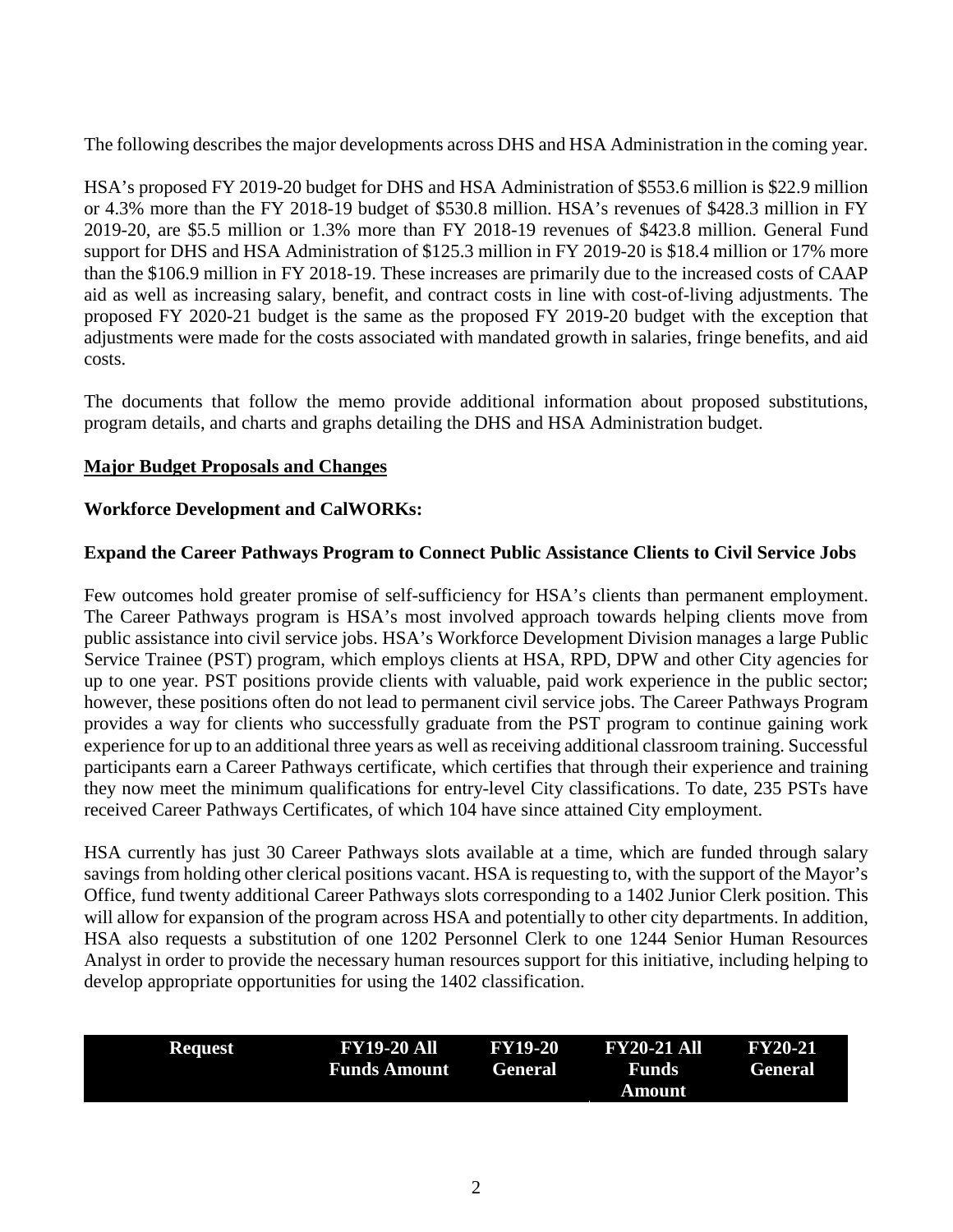|                                    |             | <b>Funds</b><br><b>Amount</b> |             | <b>Funds</b><br><b>Amount</b> |
|------------------------------------|-------------|-------------------------------|-------------|-------------------------------|
| 20-1402 Junior Clerk               | \$1,724,330 | \$1,724,330                   | \$1,724,330 | \$1,724,330                   |
| <b>Temporary Positions</b>         |             |                               |             |                               |
| 1202 Personnel Clerk $\rightarrow$ | \$80,466    | \$61,959                      | \$80,466    | \$61,959                      |
| <b>1244 Senior Personnel</b>       |             |                               |             |                               |
| <b>Analyst</b>                     |             |                               |             |                               |
| Total                              | \$1,804,796 | \$1,786,289                   | \$1,804,796 | \$1,786,289                   |

#### **SF Benefits Net and SF Benefits Net Operations:**

#### **Benefits Connectors for Navigation Centers and Homeless Shelter Sites**

HSA proposes to add five 2905 Eligibility Workers to connect clients at the Department of Homelessness and Supportive Housing's Navigation and SAFE (Shelter Access for Everyone) centers to Medi-Cal, CalFresh, and CAAP benefits.

Compared to people with housing, people experiencing homelessness have a harder time getting and keeping public benefits. According to DPH, 34% of homeless persons in San Francisco don't have Medi-Cal. Data from the 2017 homeless count shows that only 25% of the homeless respondents reported receiving CAAP, 20% reported receiving SSI, SSDI or non-veteran disability benefits, and only 35% reported receiving CalFresh. Many homeless individuals are in crisis, have a history of trauma, and have trouble negotiating complex, eligibility systems requiring attending multiple appointments and keeping track of paperwork. Benefits connectors will meet clients where they are, streamline business processes whenever possible, and provide personalized support to help them navigate application systems.

By the end of FY 2019-20, the City plans to add 600 new beds in the Navigation Centers and SAFE centers. Conducting benefits enrollment, approval, and maintenance for these clients is time-intensive, especially as staff will have to rotate among a larger number of sites. HSA proposes to add three of the five Eligibility Workers in SF Benefits Net, and two in CAAP. HSA anticipates that the three SF Benefits Net positions would draw 25 percent revenue, and the CAAP positions would draw 35 percent.

| <b>Request</b>             | <b>FY19-20 All</b><br><b>Funds Amount</b> | <b>FY19-20</b><br><b>General</b><br><b>Funds</b><br>Amount | <b>FY20-21 All</b><br><b>Funds</b><br>Amount | <b>FY20-21</b><br><b>General</b><br>Funds<br><b>Amount</b> |
|----------------------------|-------------------------------------------|------------------------------------------------------------|----------------------------------------------|------------------------------------------------------------|
| 5-2905 Eligibility Workers | \$396,935                                 | \$193,310                                                  | \$458,511                                    | \$235,356                                                  |

### **New DPH / HSA Partnership to Support Infant Nutrition**

Using existing funds in its budget, HSA proposes to collaborate with the Department of Public Health to fund a position to better integrate food security resources for low-income pregnant women and families with young children. The position will work both to enroll CalFresh and Medi-Cal clients visiting at HSA's 1440 Harrison location into the Women, Infants, and Children (WIC) food assistance program as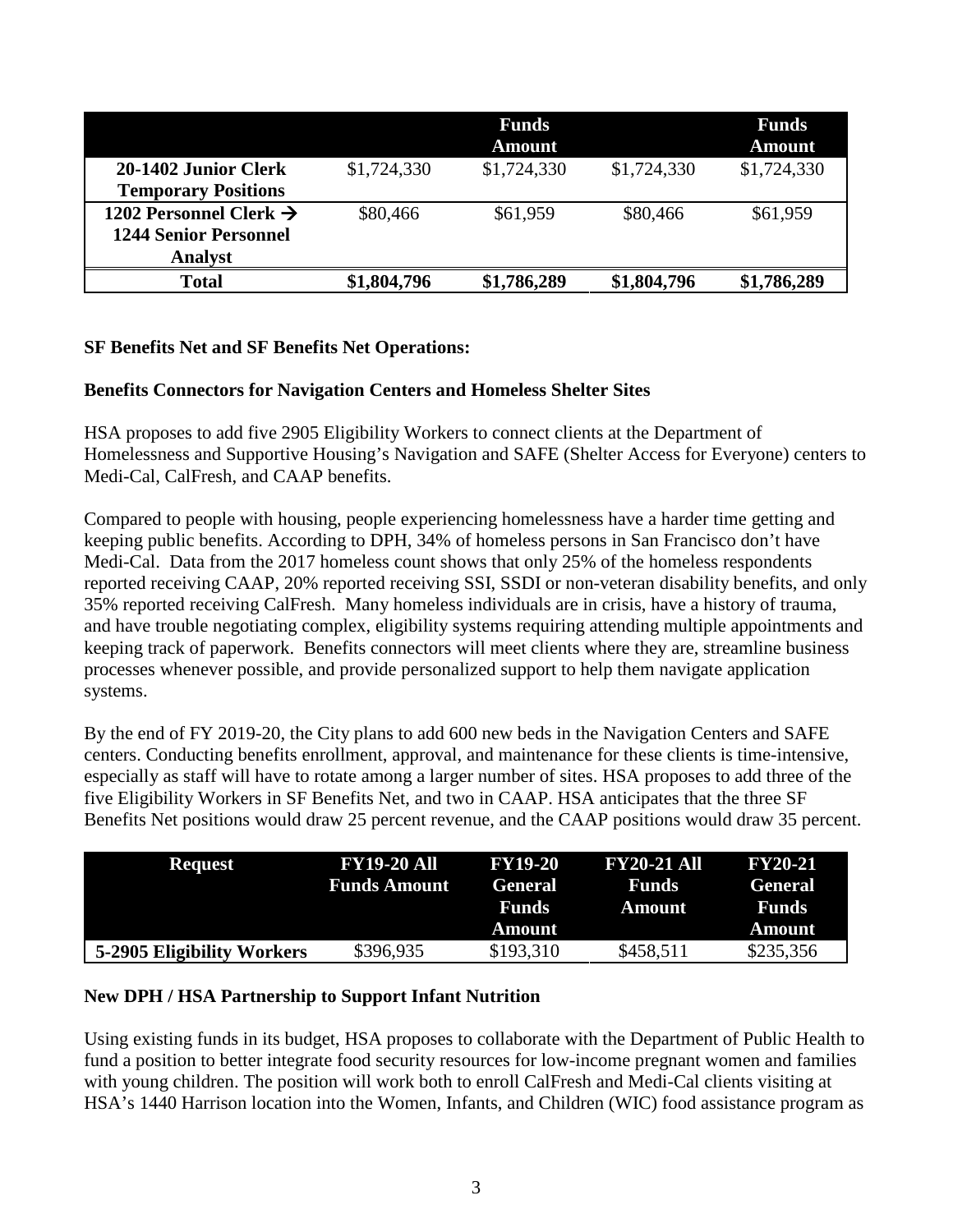well as be deployed at SF-DPH clinics to help WIC recipients submit CalFresh applications via the web portal. Reviews of HSA's and DPH's data show significant room for outreach. About 2,000 households who are currently enrolled in WIC are ostensibly eligible for CalFresh, but not enrolled. In addition, the Medi-Cal program at 1440 Harrison enrolls more than 200 newborns a month – a level not seen in either the CalFresh or WIC programs. Currently, low-income mothers can only enroll in WIC at SF-DPH's public health centers. Enrolling families on WIC, however, requires specialized training and by regulation needs to be provided by a health worker. This funding will address concerns about the city's high rates of pre-term birth and negative biological and developmental outcomes for children born into low-income families. DPH has existing positions for WIC enrollment; however, they are anticipating declines in their federal funding as a result of caseload declines. HSA proposes to backfill support for one of these positions using saving within its SF BenefitsNet outreach budget as well as federal CalFresh funding. The partnership with HSA is a way to sustain an existing position, and reconfigure it for shared goals.

| <b>Request</b>                                         | <b>FY19-20 All</b><br><b>Funds Amount</b> | <b>FY19-20</b><br><b>General</b><br><b>Funds</b><br>Amount | <b>FY20-21 All</b><br><b>Funds</b><br><b>Amount</b> | <b>FY20-21</b><br><b>General</b><br><b>Funds</b><br><b>Amount</b> |
|--------------------------------------------------------|-------------------------------------------|------------------------------------------------------------|-----------------------------------------------------|-------------------------------------------------------------------|
| <b>Funds to DPH for 1-2586</b><br><b>Health Worker</b> | \$106,965                                 | \$80,224                                                   | \$110,292                                           | \$82,719                                                          |

### **County Adult Assistance Programs (CAAP)**

The budget proposal includes increases to the CAAP grant to mirror the increases to the CalWORKs grant in the Governor's budget. HSA has estimated the combined costs of increasing the CAAP grant by the same percentages -- 10 percent beginning in April 2019, and an additional 13 percent beginning in October 2019 – as \$4.0 million in FY 2019-20 and \$4.6 million in FY2020-21. These costs will also increase the City's Care Not Cash Transfer by \$1.4 M in FY 2019-20.

As noted above, CAAP is requesting two additional staff as part of the Benefits Outreach initiative.

# **Family & Children's Services (FCS)**

As we discussed at the last Commission meeting, under current law, authorization for Federal Title IV-E waivers ends September 30, 2019. With the end of the waiver, San Francisco expects to lose \$3.5 million in Federal revenue in FY 2019-20, and \$4.7 million in FY 2020-21. In addition, like all jurisdictions participating in the waiver, San Francisco has made "waiver investments" to strengthen its child welfare system and prevent unnecessary use of foster care. The investments are funded from the reduced cost of administration and assistance associated with out-of-home placement of federallyeligible dependents; under the waiver, savings from the federal, state, and county shares of these costs must be reinvested in services. Keeping these investments in place will cost \$6.3 million in FY 2019-20 and \$6.5 million in FY 2020-21.

Based on current projections, HSA and its partners at the Juvenile Probation Department (JPD) believe there will be sufficient savings through the end of FY 2018-19 to fund the revenue loss and the waiver investments in FY 2019-20. A portion of these savings might also be available to offset the FY 2020-21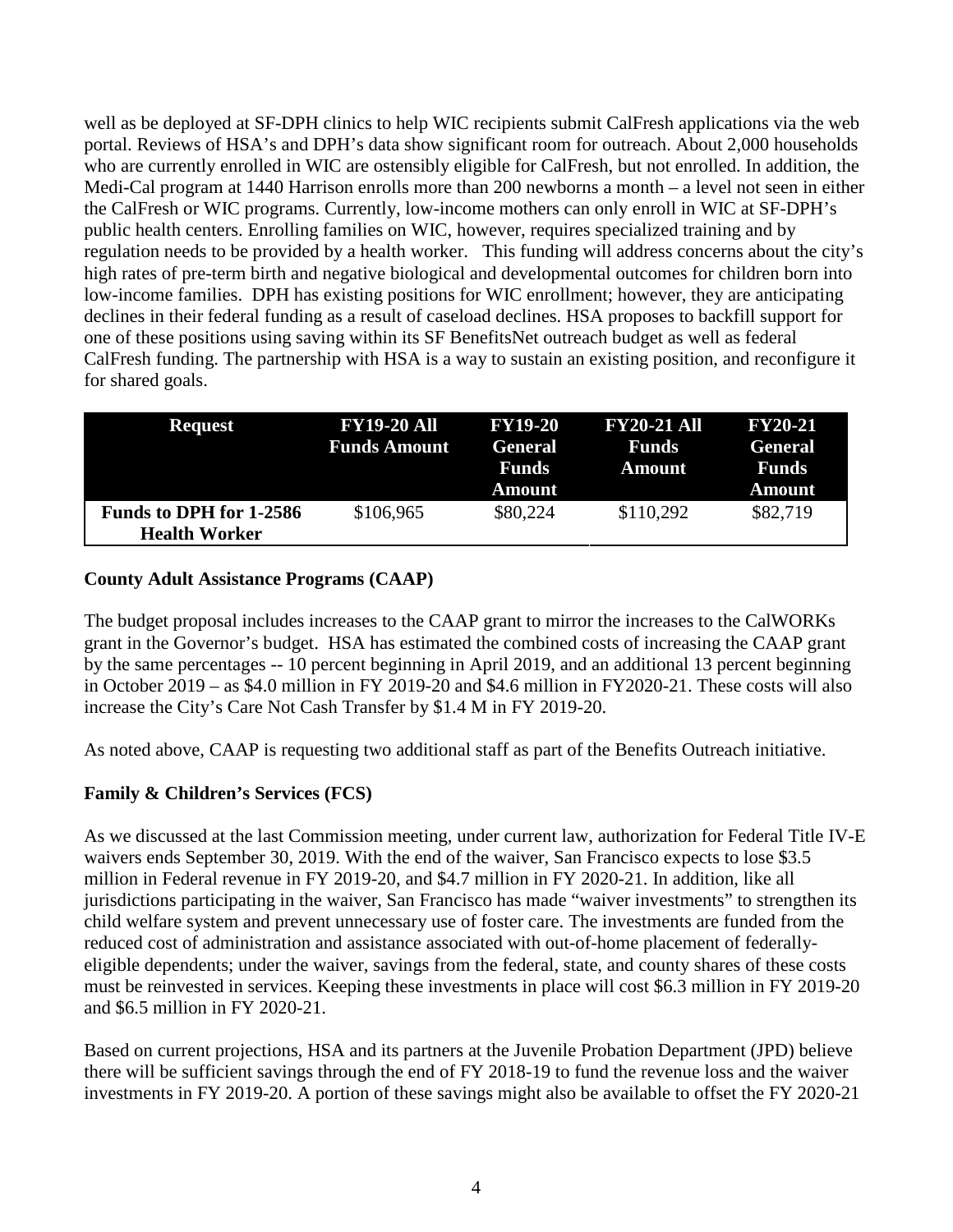loss. Then, in FY 2021-22, when California implements the new Families First Preventive Services Act (FFPSA), it is likely that this problem will be mitigated to some extent. FFPSA allows states and counties to draw down Federal match on certain preventive services expenses, provided that they meet certain evidence-based standards. Throughout the budget process this year, HSA will continue working with the Mayor's Office and JPD to develop a plan to address the shortfall in FY 2020-21.

With the support of the Mayor's Office, HSA has developed a plan to address the increased costs associated with closing the Child Protection Center and developing a new emergency placement system. We have identified current year contract savings to cover the initial start-up and first year of contracts while the system is in transition. We will then add additional funding for the \$2.7M in ongoing, general fund costs of the new structure beginning in FY 2020-21.

## **Administration**

# **Diversity, Equity, Inclusion Team to Address Racial Equity at HSA**

Within its Administration division, HSA proposes to create a dedicated team that will constantly stay abreast of concerns related to Diversity, Equity, and Inclusion (DEI) amongst staff at all levels of the organization. Formally creating a team for this purpose will ensure that issues of inequities will always receive HSA's full attention, and never be sidelined in favor of competing demands. The DEI team will implement practices towards increasing diversity, rectifying inequities, and ensuring voice and belonging to HSA's diverse staff and clients. The main objective of the DEI team will be to assess the current work environment including its policies and practices and implement or update practices and policies that result in an Agency culture which embraces diversity, equity, and inclusion in all aspects of its work including decision-making and allocation of resources. Specifically, the DEI team will focus on:

- Developing DEI curricula that may include the following topics: how to apply tools that combat implicit bias; how to build inclusive teams; how to have diversity-related conversations within teams/units, bystander intervention training; how to promote a positive workplace culture; and fostering equity, and other privilege, gender, and race related topics. Ultimately, the outcomes of the curricula should 1) combat implicit biased; 2) equip participants to intervene when they see bias or harassment unfolding, 3) train staff on how to talk to others about organizational diversity, and 4 ) contribute to an environment that uses and embraces a racial equity lens in programs, policies, and practices.
- Providing safe spaces that enable frequent and consistent opportunities to discuss diversity, equity, and inclusion. These spaces might include brown bags, work groups, suggestion boxes, town halls, and workshops that encourage ongoing conversation on DEI topics.
- Collaboration with GARE workgroup members to strategically align efforts in identifying the core priorities for programmatic development and implementation of DEI processes. These may be in the areas of hiring/recruitment, leadership pathways/promotion, and organizational culture.
- Ensuring accountability and sustainability. This includes: instituting organizational change tools and practices that embed a racial equity lens in all of our work; identifying and cultivating racial equity champions throughout the Agency; compiling and analyzing diversity, equity, and inclusion statistics; preparing reports on Agency diversity and using these reports to recommend measures to increase effectiveness of the DEI program.